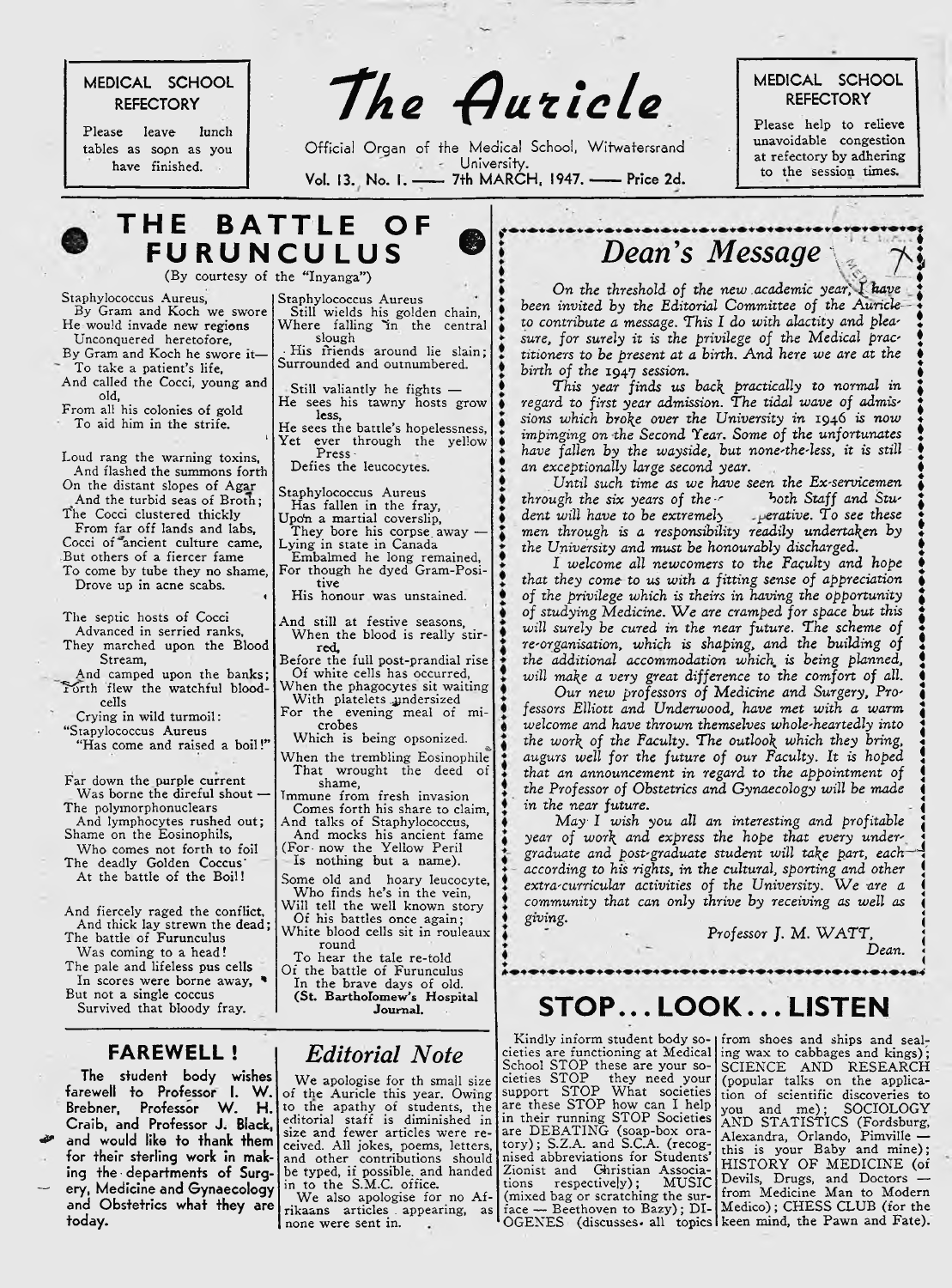

## **FOUND GUILTY**

It is generally upheld by reliable sources at Medical School that the general body of medical students are found guilty.

They are found guilty of a gross injustice to themselves. They have neglected a most important aspect of their training, as students, as future doctors, as intelligent citizens. .

All students' societies have been neglected, and badly too. Those very societies which train them in things other than pure "canned medicine" gleaned from textbook and occasional visits to the wards, are neglected. Unprecedented heights were- reached this year in the annals of this School. Ten years ago, articles appeared in the Auricle criticis-<br>ing student apathy. But has it

 $\cdot$  ever reached such a state? No! " To quote some of the facts. At the general meeting this year of Occupational Therapy Society, only three. students turned up; of Refectory, two students; . of Cultural Activities Committee (to elect committees for Chess. Debating, Diogenes, History of Medicine, Science and Research Sociology and Statistics) only 13 turned up; of the Auricle only two, and to N.U.S.A.S. Health Council meeting, only eleven.

The vicissitudes of students do not vindicate them. Such apathy is not compatible with the survival of student affairs promoted by, for and of the students.

The top people of S.M.C. were questioned. Apathy? Why write about it? It has existed so long. Students don't even bother to come and elect the people who run their Refectory, their amusement, their newspaper. They are rapidly losing their pride and are wanting everything on a golden platter.

Students don't let it be said of you, that in 1947, societies had to close down. And don't look at things with an eye suffering from blepharospasm!

## *N.U.S.A.S*. *and HEALTH*

N.U.S.A.S. Health Group will investigate this year "The Functions of a Health Centre." A full and interesting programme is ready for perusal.

# **WELCOME!**

We at Medical School wel**come the new Professors in the Departments of Medicine and Surgery, Professor Elliot and Professor Underwood.**

Professor William F. Underwood, O.B.E., M.A., M.B., B.Chir: (Cantab.), F.R.C.S. (Eng.) studied at . Cambridge and St. Bartholomew's Hospi-tal, London. In 1937 he was elected a Hunterian Professor of the Royal College of Surgeons, and in 1938 he was awarded the Prize of the Royal College of Surgeons.

As a surgical specialist he sawservice in France, taking part in the Dunkirk Evacuation, in North .Africa and Italy.. Later, he acted as Assistant Director of Medical Services until demobi-lised in August 1945. He was twice mentioned in dispatches and was awarded the O.B.E.

He acted as- Sub-Dean of St. Bartholomew's Hospital before coming to South Africa. In the field of reorganisation of medical training of students, which will soon, be placed on an international basis, he spent considerable time.

Neuro-muscular innervation of the urinary tract and retro-pubic prostatectomy have been his<br>special topics of research. special topics of research.

Professor Guy Elliott, O.B.E., M.D. (Cape Town), F.R.C.P. (Lond.) studied at the South African College School and the University of Cape Town, from which he graduated with honours and was awarded a post-graduate scholarship for oversea study.

He studied further in England and America and later practised as a specialist physician in Cape Town. In 1938 he was engaged in research work at the British Post-Graduate Medical School, Hammersmith.

During the. war he was in charge of medical divisions of various hospitals in - the Union. Middle East and Italy. In 1945 he was awarded the O.B.E. (Military Division).

Before coming to Wits, he was Acting Professor of Medicine at Cape Town University.

**•** JOKES: 2/6 will be paid for the best joke sent in for the next issue. **•**

#### EDITOIAL STAFF:

Editor: N. L. Wulfsohn. Business Manager: B. Goldstein. Sports Editor: J. Abelson.

Of late there has been some vague discontent about the Sup-ply Association. This discontent is the direct result of malicious rumours on the part of irresponsible students of this University. We challenge anybody to prove that they can buy the same arti-I cle that we sell, at a lower price! deal.



# **TO TH E SECOND YEARS**

Welcome to Medical School, your nest for another five years! This edition of the Auricle was specially brought out to coincide with the arrival of the second years. The Auricle staff worked overtime to get this edition out in just over one week.

Medical School always looks forward to seeing who the. newsecond years are, and, if they will fit into the homely pattern of Medical School life. So, Second years, while we bid you welcome', we bid you too, to support your School in each and every aspect.

# *A New FRIEND*

As old friends passeth from the fold so do new ones appear. While bidding farewell to Mr. W. Barnard, who was well-liked by all students, we welcome the new Assistant Registrar, Mr. *J.* F. Pollock.

Mr. Pollock obtained his B.A. degree at Wits. As an undergraduate he played in Wits. 1st Rugby Team, and still shows a keen interest in\* all sport. He spent six-and-a-half .years in the field during the war and as such has wide experience in dealing with his fellows. He is very sympathetic to students and, as busy as he is, goes out of his way to help them.

# SUPPLY ASSOCIATION

This is to inform students of the existence of the Supply Association which is run by the Students' Medical Council. The purpose of the Supply Association is to bring to students instruments, stationery, white coats and anything else which may be required during a Medi-cal career as cheaply as possible, and at prices cheaper than in town. The Supply Association also acts as an intermediary in the sale of second-hand books to students, seeing to it that both buyer and seller get a square



Retailed at: 107, Commissioner Street Phone 22-1172  $-$  and  $-$ Somerset House, New St. Norl Phone 33-4619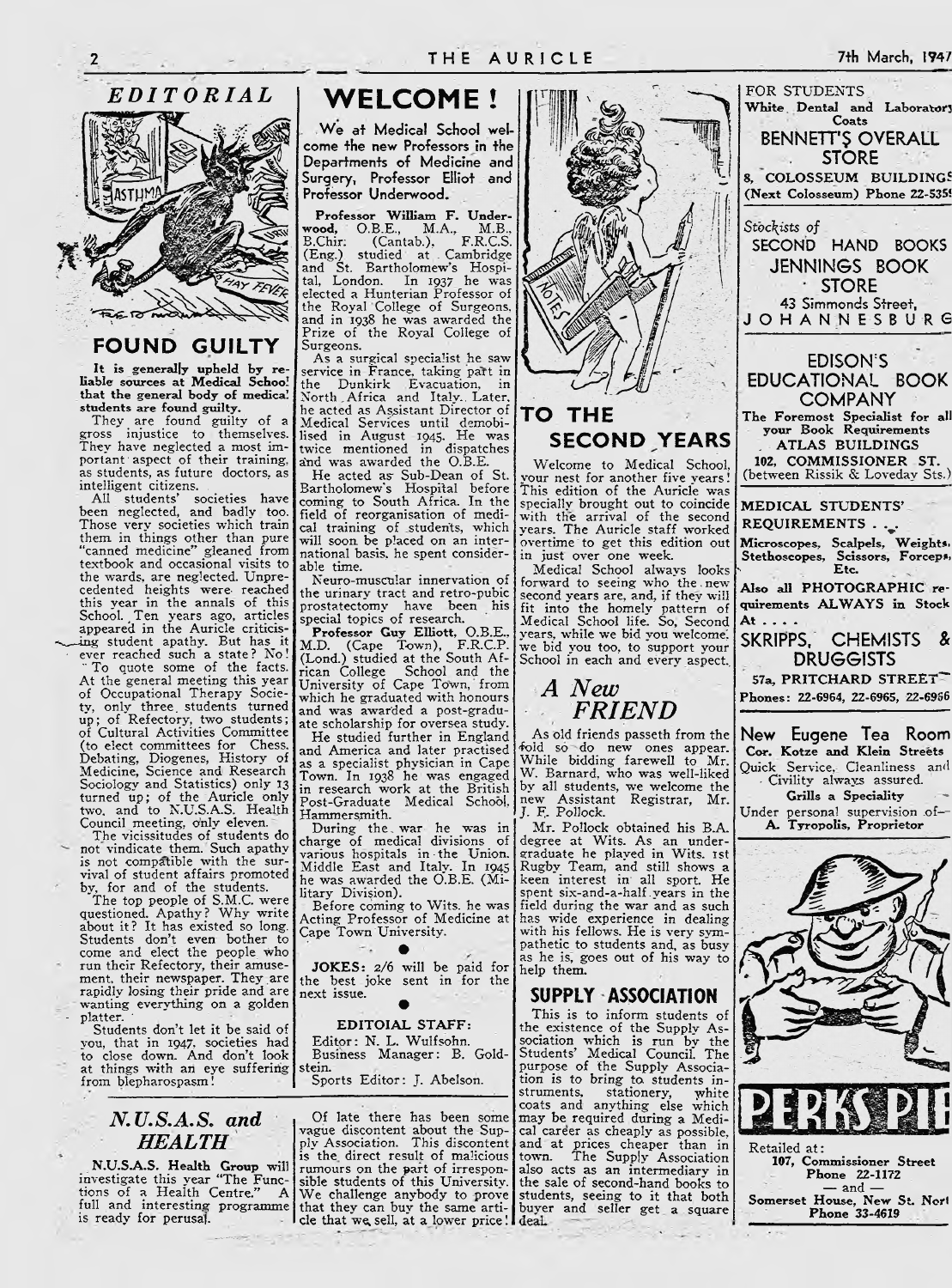

#### 1. —MOUSE-EATING—

Long before the-reign of Mena, the first historical king of Egypt (appr. 340 B.C.) the body of a mouse was the last resort of medical practitioners for children in extremis.<br>Also "Grilled

"Grilled and eaten, stops dribbling of saliva in children . . . roasted alive and placed upon the sting of a scorpion it<br>
eures it. Applied similarly to splinters and thorns, it draws them out."—(Abd-ar-Razzag, an Algerian physician, 16th Cent.)

2.—MUMMY AS A DRUG| (Pliny — Middle Ages).

. "Bitumen, the Babylonian kind is good for cataract and affections of the eyes, and is efficacious also for various skin-di-seases, lichen, leprosy, itch — 9 and also for gout".

"Made into a plaster with flour it is a good haemostatic and heals wounds." (Mummies were bound with this bitumen.)

3. —HIGH IDEALS—(Medicine in 5th Century.)

The doctors were organised in a guild. Their oath, which has been preserved, binds the pupil to honour his master as a father; to instruct his master's descendants in the art without charge. Except these and his own sons he may instruct no one who is not a regular sworn companion of the craft. The new pupil, promises to use his art only for the use and help of the suffering, never for their harm; never to dispense poisons or abortive medicines; never to take advantage of his position to seduce a patient; to keep under the seal of secrecy all that he may learn in the practice of his profession. (Hippocrates.)

4:—DIAGNOSTIC METHODS

(17th Century India.) The Hindus reckon upon three humors in man's body, viz. By (air), Pitt (bile). Cuff (phlegm), which they know by the pulse upon the right hand, lying one finger neare the bottome of the thumb upon the pulse upon the wrist, and that is for Cuff; another finger by it nearer the arme and that is for Pitt; and another nearer the arme and that is for By. So that if the pulse under the last finger named beate high, then is the body, full of By. If all the three Veate high, then is the body inclining to fever.

-REMEDY FOR INDIGES-TION—

Take every morning, half houre before Sunrise, a good draught of cold water, and walke half houre after. (India, 17th Century.)

#### 3.—CIRCULATION —

The Hindoos say that the blood circulates, that in the feet running to the head, and thence back againe to the feet againe through other ruggs or veins.

(India, 17th Century.) -TREATMENT OF OEDE-

MA (1396). Udimia schal not be smiten vn"

with repercussiuis save it schal be waastid awei in the firste be-<br>gynnyng in this manner. You schalt purge him with trocis de turbit, or with another medicyn that purgith fleume.

8.—NERVE SUTURE (1396).— The nerve must be cleaned and healed before the wound is. closed. The ends of a the nerve ought to be sewn at the same time as the skin, and a medicine applied, then the limb may re-<br>gain its motor power. Nothing gain its motor power. Nothing should enter the wound.

Printed by Prompt P. & P. Co., 7 Harris St., Westgate, Joh'burg. | at the Empire, Sir.

*IMMORTALS* BQRBORYGMI

Doctor: Were you examined? Female Patient: Yes Sir. Doctor made a digitalis examination..

Doctor: Hni! With foxglove I presume.

A second year is saluted — The cerebellum is composed of a pyramid, an olive, and another structure.

÷  $Mr. L - - non!$  (talking of the.diagnosis of gastric ulcer): What would you do in doubt? General Silence.

Voice from deep: Draw trumps.

A girl walked up to the information desk in an American hospital and asked to see the

upterne.<br>"I think you mean the interne, don't you, Miss?" asked the nurse on duty.

"Yes, I guess so," said the girl. "I want a contamination." "You mean examination,"<br>"You mean examination, don't<br>you?" corrected the nurse.

you?" corrected the nurse.

"Well, I want to go to a Fra-ternity ward, anyway", the girl said. • "I am sure you mean Materni-

ty Ward, my dear," the nurse answered, to which the girl replied loudly:

"Upturne, interne, contamination, examination, fraternity, maternity, what the hell's the difference? All, I know is that I haven't demonstrated^ for two months and I think I'm stagnant."

First small female patient: Staff-Nurse said Tse a good girl. Second small female patient: Who is Staff-Nurse?.

First small female patient: Don't you know? Staff-Nurse is the nurse wot cooks' the wee-

Houseman: Haven't I seen you before ? Patient: Yes Sir, several times.



Houseman: I was sure of it.<br>Who are you?

Patient: I'm the chucker out



 $3.$ 

I'm going mad — slowly but surely. I can tell you why too. It's the Huts, the Army Huts at Milner Park. They began putting them up last December all over the place and very nice too. First the floor, then the walls, the roof, the windows, the fire hydrant and finally the paint — and finished! Ah, but not quite! The number. Yes, each hut had to have a number painted on black and thick, and !o! the first was called TI, the next T2 and with great satisfaction I watched the numbers going up.

A short walk revealed things no Architect nor Engineer ever dreamed of — here at T9 by the Baths, the Xiphisternal junction. Across the path beside the Library, the Angle of Louis, with Aorta and Trachea discreetly changing name and nature. Right up by Main Block nestles TI. They've called it the D.D.M.S. Office, they don't know its really the Stellate ganglion, and so on round the grounds; past the Vena cava and Oesohagus on our left as we go by Sunnyside little do the builders know they have been working on the diaphragm !

Well, they got as far as TII and as I left for the vac I saw the foundations for T12 — and happily thinking Aorta, Azygos and Thoracic duct I left Wits, behind. Then! then the blow came. This week I returned,\_ passed the Vena cava and oesopha- 'gus and there! next to T12 sat smugly and unashamedly with bright red roof, not LI, no! not the Transpyloric plane, but T13 Evervdav I have passed bv this

T13.<br>What does happen at T13. Somebody tell me. Somebody must make the builders change it. Somebody must do something. As I am going mad — slowly mad at T13.

E.J.W.

Chief: What is a common complication of a fractured pelvis? Student (on the morning after the. night before) : Blubber of rapture.

•

Honorary: Here we have a case of secondary syphilis. Why is there albumin in the. urine ? Student: Because syphilis is a protein disease.

A skeleton is the inside out and the outside off.